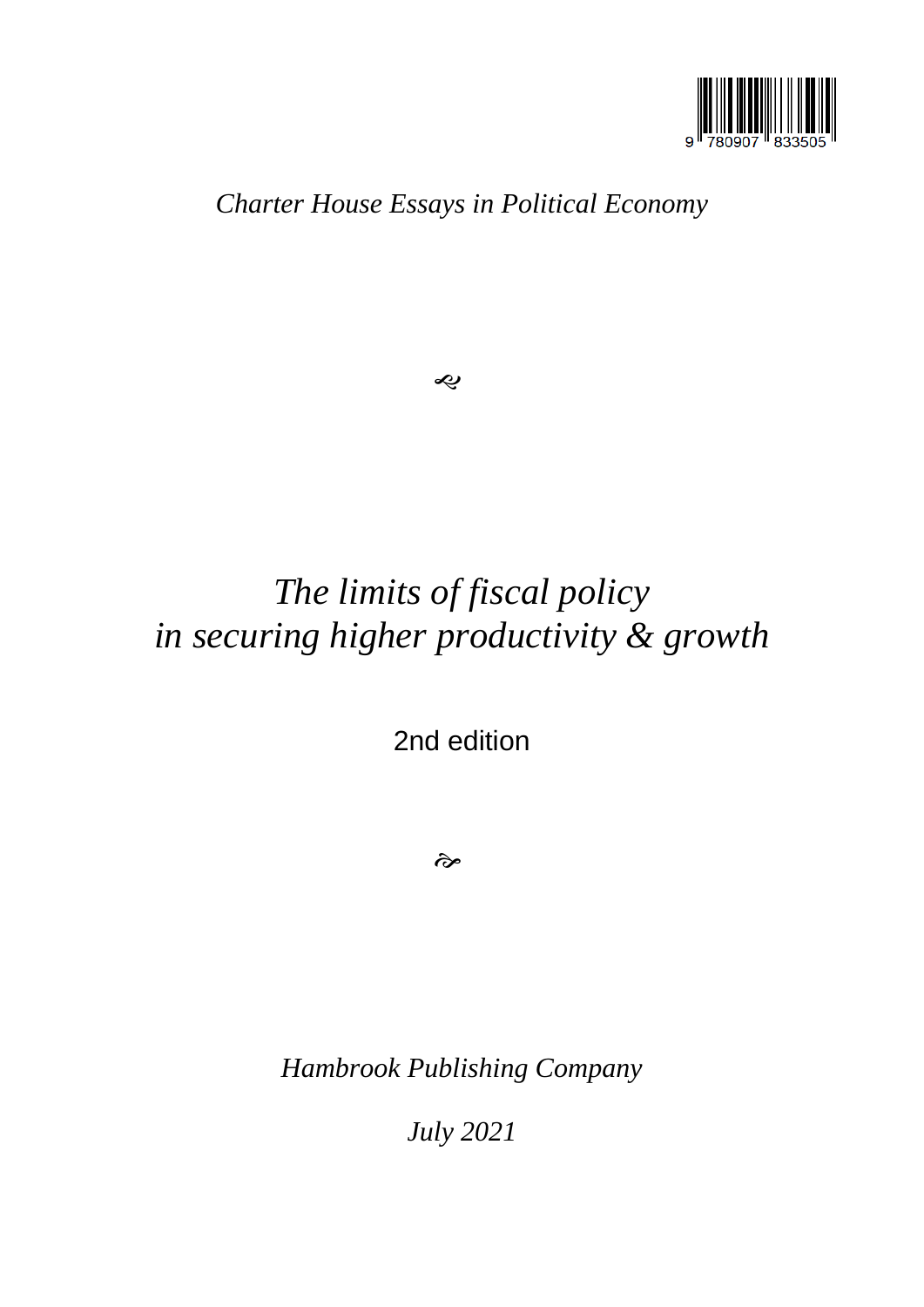### Charter House Essays in Political Economy

*Charter House Essays in Political Economy are a public record of selected papers produced by the Real Incomes Approach to Economics.*

*Research and development work giving rise to the Real Incomes Approach was initiated in 1975 and has continued to date..*

The limits of fiscal policy in securing higher productivity & growth Hector Wetherell McNeill Original medium Charter House Essays in Political Economy Published by Hambrook Publishing Company, Portsmouth, Hampshire, United Kingdom Copyright©2020, Hector McNeill First edition: September 2020 ISBN: 978-0-907833-33-8 Second edition: July 2021 ISBN: 978-0-907833-50-5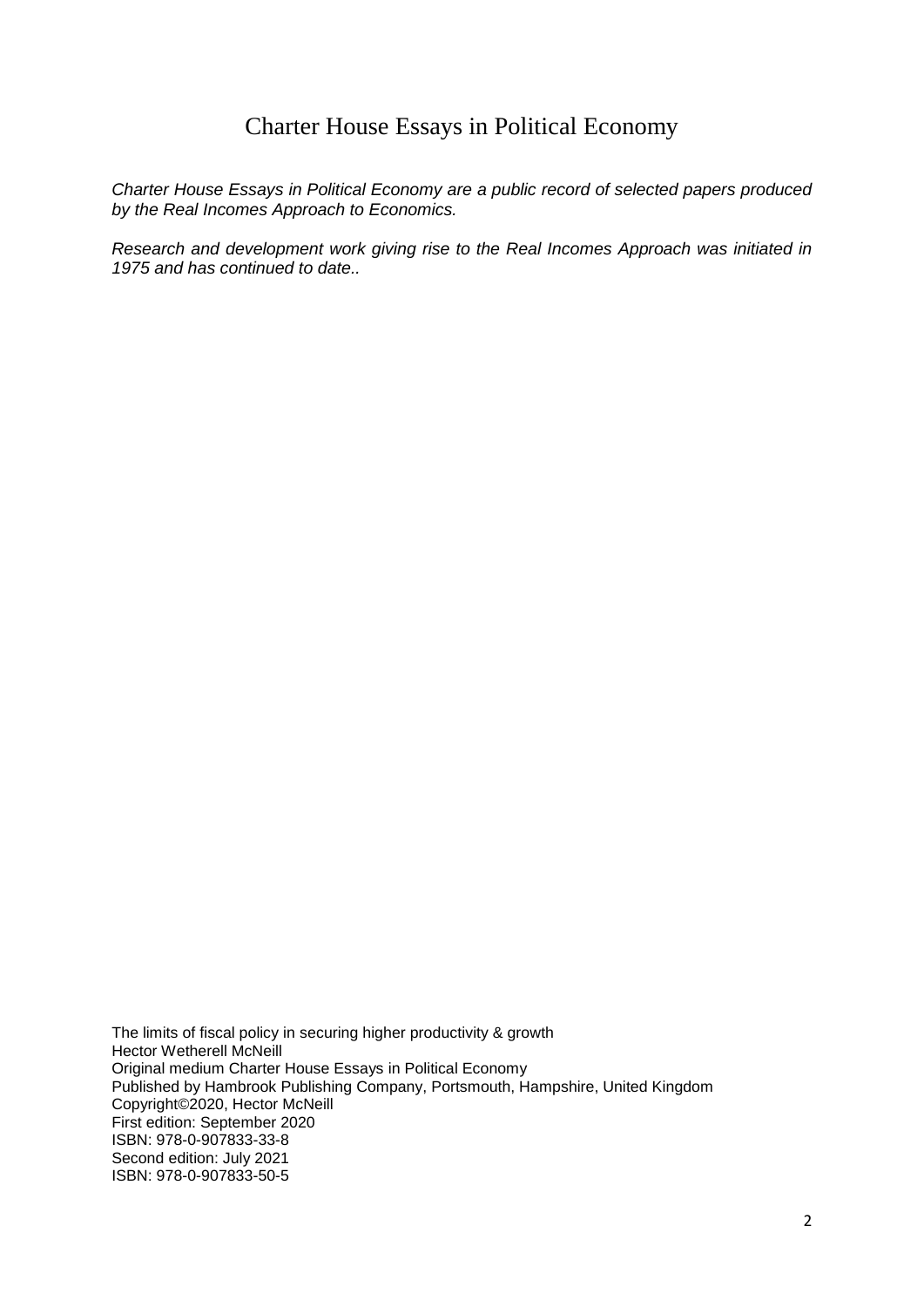# Contents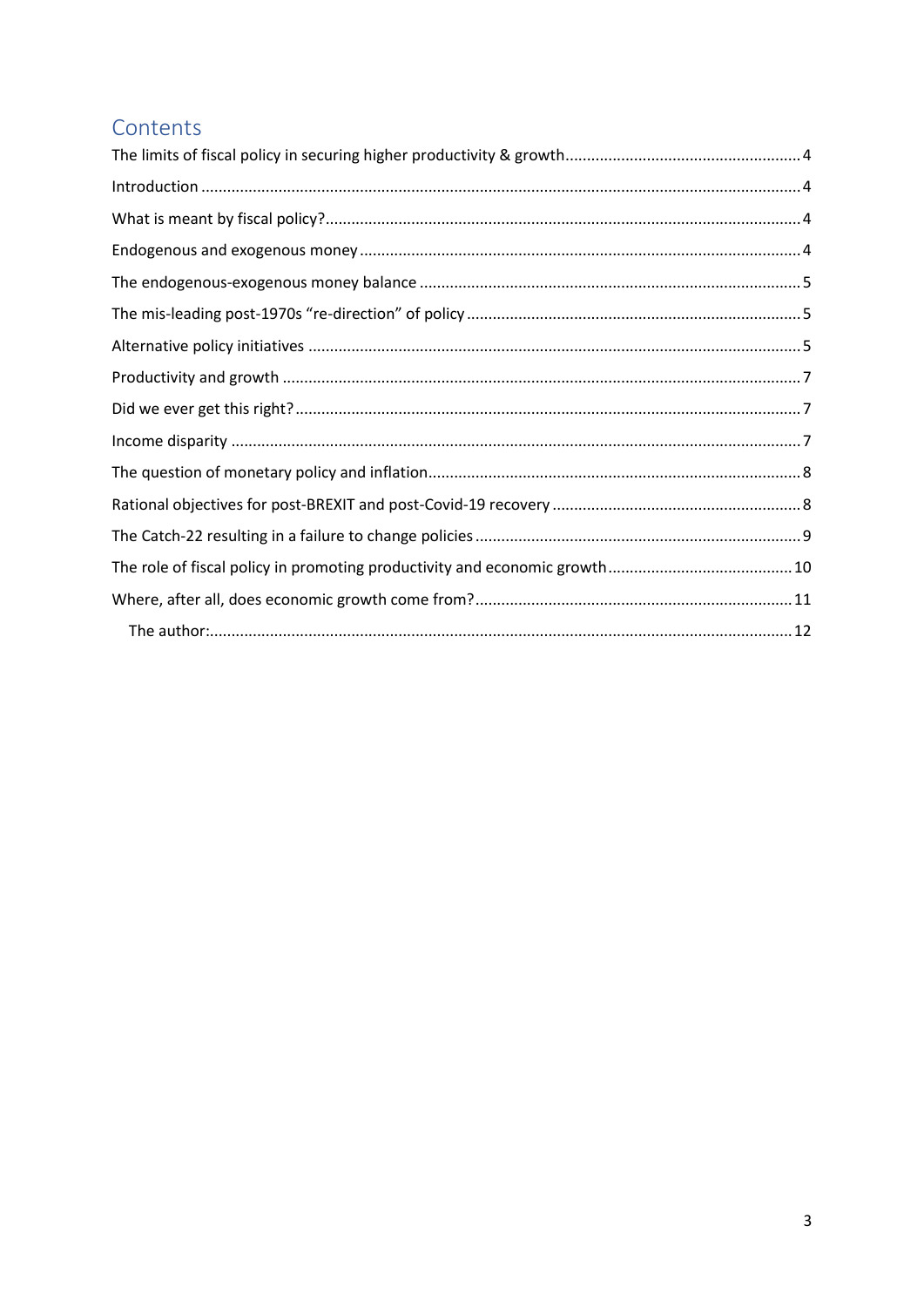<span id="page-3-0"></span>The limits of fiscal policy in securing higher productivity & growth

Hector W. McNeill<sup>1</sup> SEEL<sup>2</sup>

#### <span id="page-3-1"></span>Introduction

This a second updated version of a document of the same name published in September 2020. This version contains additional elaboration on specific sections to improve clarity and advances in analysis have resulted in more transparent explanations for the opinions expressed herein.

The terms, "Build back better" and "Levelling up" have been repeated many times as the objective in the post-Covid-19 period.

There have been extensive discussions and presentation of evidence to members of parliament by stakeholders and representatives of economic institutions concerning the prospects for growth and recovery following the significant impacts of the Covid-19 epidemic on the constituents and economy of the United Kingdom.

During these exchanges it was apparent that some questions made by parliamentarians are not answered adequately. This is because there appears to be an unstated underlying presumption that given the very difficult fiscal circumstances created by government outlays on a range of initiatives to stave off the worst economic impacts of Covid-19, that, by some means, government expenditure might also contribute to desirable changes in productivity and economic growth

This short note sets out some observations on the limitations of fiscal policy in promoting the necessary rises in productivity and economic growth necessary to smooth out any future recovery in a post-BREXIT and post-Covid-19 environments.

# <span id="page-3-2"></span>What is meant by fiscal policy?

Fiscal policy in this document refers exclusively to various modes whereby government revenue-seeking activities gather money for the public purse and the modes and objectives of government expenditure allocations making use of these funds. During the vert recent period this has involved a large influx of money released through quantitative easing (QE).

# <span id="page-3-3"></span>Endogenous and exogenous money

**.** 

Government revenue-seeking activities can raise money by applying taxes and levies to ongoing corporate activities and through personal taxation constituents. These funds are accessed from what are referred to as endogenous money.

 $1$  Hector McNeill is the lead developer of the real incomes approach to economics and director of SEEL-Systems Engineering Economics Lab.

<sup>&</sup>lt;sup>2</sup> SEEL-Systems Engineering Economics Lab is a division of The George Boole Foundation Limited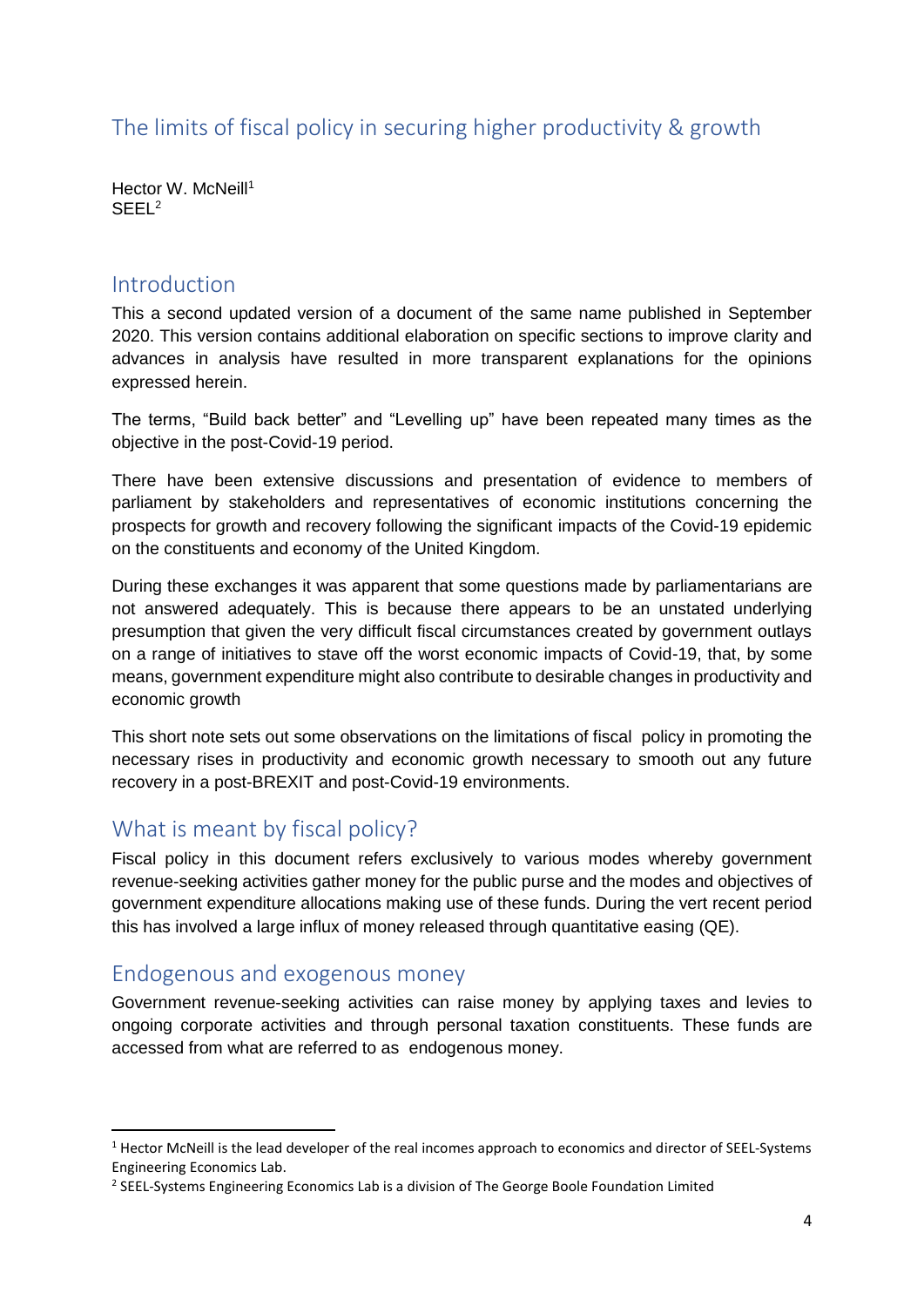Government revenue-seeking activities can also raise money through loans as additional funds to money gathered through taxes and levies. These funds, now augmented significantly through QE, are referred to as exogenous money.

#### <span id="page-4-0"></span>The endogenous-exogenous money balance

Since 1971 the accelerating evolution in financialization has resulted in a faster growth rate in the application of exogenous money both by governments and the private sector over endogenous money in the economy. This process was boosted by the relaxation in financial regulations that were introduced after the 1929 New York Stock Market Crash and the Great Depression. These were designed to separate investment banking from retail banking as well as applying stricter controls on minimum capital holding requirements on banks.

The changes relaxing such constraints were initiated following the movement of the USA from the Gold Standard in 1971. Very soon afterwards Black and Scholes' hedging model gave rise to a rapid rise in computer assisted trading and decision analysis concerning transactions in options and derivatives. This created a very large unofficial grey market for financial securities larger than national economies and beyond any effective control by monetary authorities.

In the 1970s-1980s as financial crisis characterized by slumpflation was caused by a 6-fold increase in the international price of petroleum over this period.

# <span id="page-4-1"></span>The mis-leading post-1970s "re-direction" of policy

During the late 1970s there were a considerable number of public exchanges between Keynesians and monetarists concerning a quest to identify policies to tackle slumpflation, which combined rising unemployment and inflation. Although the dominant macroeconomic paradigm was Keynesianism, Milton Friedman was a leading spokesman for monetarism and he was successful in persuading governments to place more reliance on monetarism. It is somewhat perplexing as to why monetarism gained any ground at all in this period because the policy instruments available through Keynesianism and monetarism were in fact equally inappropriate in addressing the fundamental cause of slumpflation which was cost-push inflation.

This fact carried an important message which was not fully appreciated at the time. Neither Keynesianism nor monetarism contained, or now contain, any policy instruments or, indeed, policy targets that provide incentives for increases in productivity and real economic growth on a sustained basis.

# <span id="page-4-2"></span>Alternative policy initiatives

Two new approaches to economics emerged in the 1970s to address slumpflation and both initiated their development around 1975. These approaches were:

- Supply side economics
- Real incomes approach to economics

Supply side economics, in spite of its name, is an extension of fiscal policy applied as a centrally directed marginal reduction in taxation rates. On theoretical grounds it was assumed that this would result in more investment in productivity-enhancing processes, economic growth and falling unemployment accompanied by a reduction in inflation. In practice, when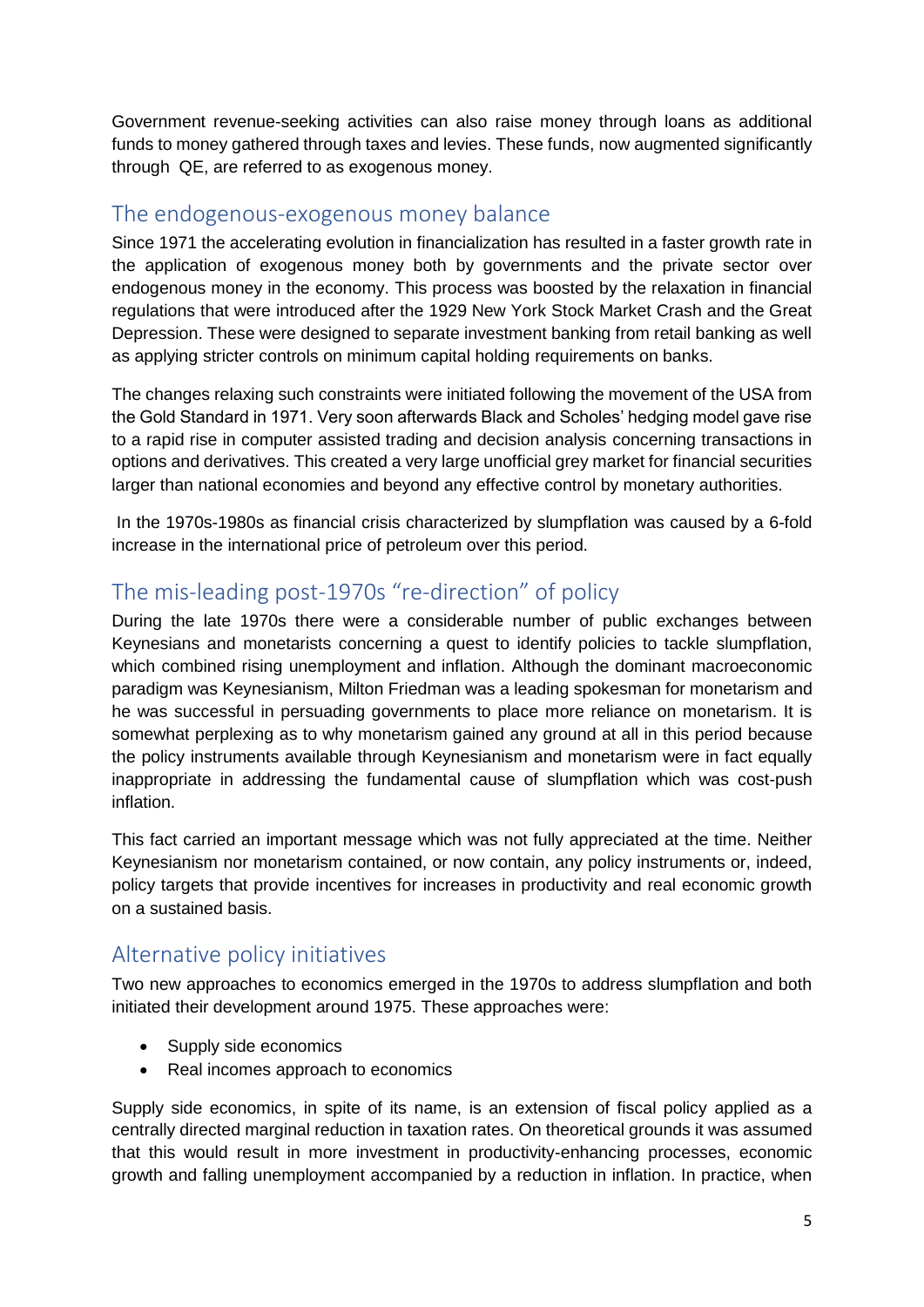applied, sustained economic growth was not achieved because of a lack of incentives to maintain traction.

The real incomes approach, is more recognizable as being defector supply side because it places the control of the policy instruments in the hands of supply side (microeconomic) decision makers and provides market generated financial incentives to encourage productivity enhancing investment, lower inflation and a sustained economic growth designed to lower unemployment and arrest inflation on a sustained basis. This was to be achieved through an adapted incentive scheme that would maintain policy traction. The real incomes approach has been untested in practice.

A significant difference between Keynesianism, monetarism and supply side economics, on one hand, and the real incomes approach, on the other, is that the real incomes approach establishes real incomes as the main policy target because it remains the most reliable indicator of economic performance under all conditions. It is not subject to being replaced by other emerging priorities or selected indicators moving in opposite directions. This is because the targets of inflation, unemployment, balance of payments and others are all factors that are either determinants or symptoms of the state of real incomes.

The real incomes approach is based on a productivity-promoting incentive mechanism made up of a performance measure, the Price Performance Ratio and a policy instrument, the Price Performance Levy. These constitute a microeconomic rules-based incentive for enhanced productivity gained through investment and unit output price setting. This "policy package" proactively promotes productivity growth.

The price performance ratio (PPR) is the ratio of percentage changes in unit output prices<sup>3</sup> and changes in aggregate unit costs<sup>4</sup> over a specific period. For example, some key PPR values attained by companies can provide an indication of its significance as a useful indicator. If a company has a PPR of less than unity  $( $1.00$ )$  it is reducing inflation; a PPR of unity (1.00) indicates a company is simply passing input inflation on to output price inflation and a PPR of more than unity (>1.00) indicates a company's activities are contributing to a rise in the rate of inflation.

The price performance levy (PPL) is applied in proportion to the PPR value so that a company with a PPR of less than unity pays a lower levy because inflation is being reduced. A company with a PPR of unity pays a higher PPL and the levy rises as the PPR exceeds unity.

Managers can manage inputs, investments and unit output prices to manage their PPR values and even end up paying no PPL. Such a policy is truly supply side because all of the decisionmaking rests on the supply side. Because the setting of the PPR is in accord to the specific circumstances of each company, which will be unique, there is no arbitrary central state impositions such as interest rates, money volumes and changes in taxation that generate winners, losers and those who remain in a neutral policy impact state.

**.** 

<sup>&</sup>lt;sup>3</sup> Unit prices are the sales prices of single items (goods and/or services)

<sup>4</sup> Aggregate unit costs are the total costs of those portions of individual input costs assignable to a unit of output, including overheads.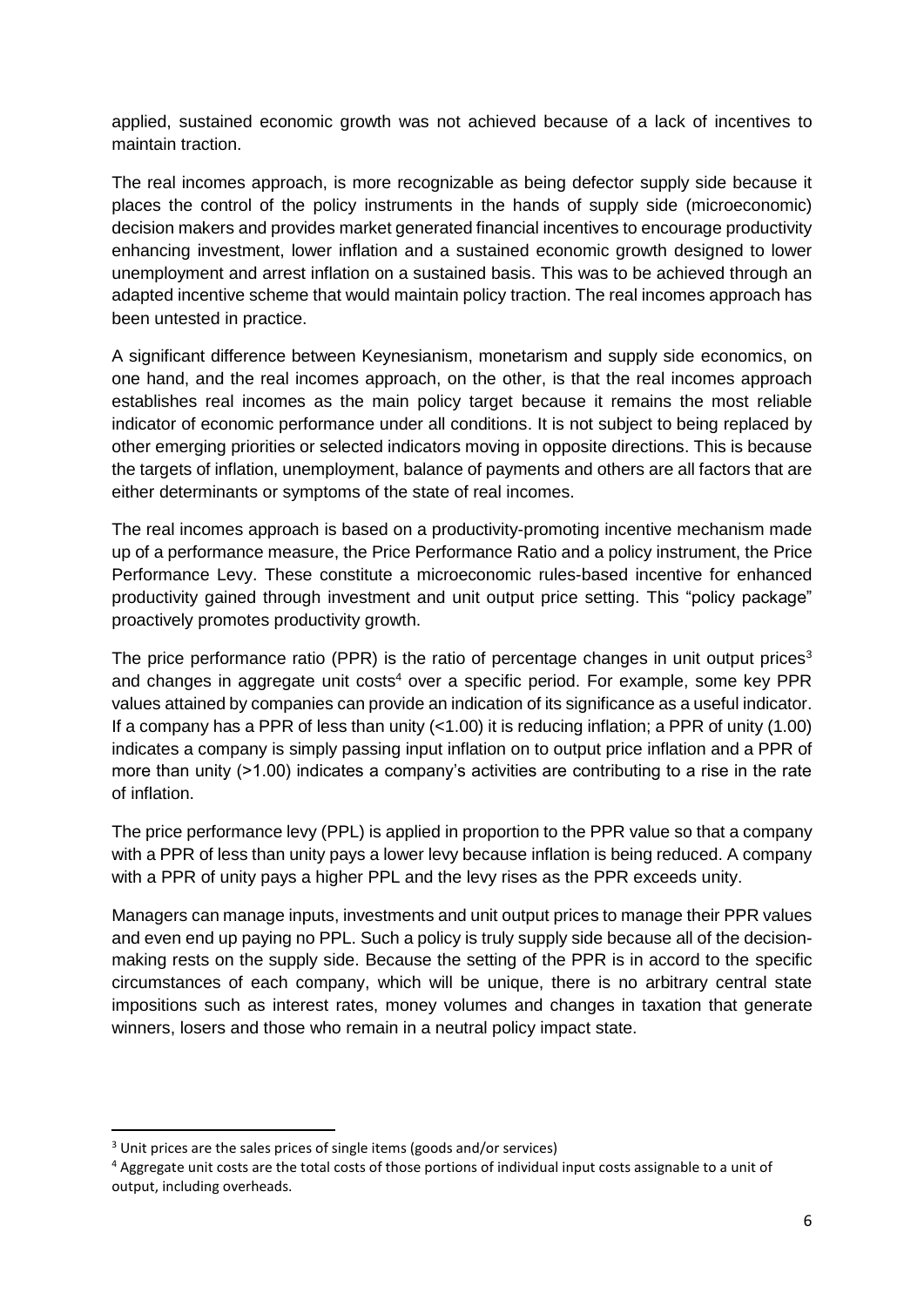# <span id="page-6-0"></span>Productivity and growth

It is now very apparent that during the last 30 years, at least, the rapid growth in exogenous money-based macroeconomic policies have suppressed productivity-enhancing investment associated with a stagnation in real wages leading to profits as a share of GNP rising over the period while the share of real wages has declined.

At the same time, the monetary policy inflation target of 2% represents a reduction in real incomes of 18% each decade if nominal wages remain fixed and in the absence of nominal incomes accompanying that rise. Nominal incomes have not risen in line with inflation over the period concerned.

#### <span id="page-6-1"></span>Did we ever get this right?

Robin Matthews completed a research study to enquire as to why the United Kingdom underwent unprecedented growth in the period 1945 to 1965. The results were published in the Economic Journal. The economy maintained a low level of unemployment, raised real wages in a more or less equitable fashion and the standards of living rose while a National Health Service was introduced. Although this period is sometimes referred to as the *"Golden Period of Keynesianism",* Matthews found that Keynesian policies were not in fact applied and the government ran a positive current account throughout the period and policy was highly deflationary. Therefore, something other than macroeconomic policy was the reason for this relative economic success.

One has to conclude that this period marks a period when "we got things right" by not allowing macroeconomic policies to interfere in the activities of constituents and companies going about their business and who, left to their own devices, got things right on their own accord. There is no doubt that post war reconstruction was an important factor.

The positive current account message tells us that the government was not indulging in the application of exogenous money as a policy instrument which, of course, Keynes' General Theory recommended for situations of rising unemployment and sluggish growth, but in this period the low unemployment rates and sound growth did not require any such action.

#### <span id="page-6-2"></span>Income disparity

**.** 

Whereas during the period 1945 through 1965 income disparity was significant when comparing highest and lowest incomes it was reduced between 1945 and 1956. However, this measure has become more extreme over the last 30 years and has accelerated during the last decade of QE. This unfortunate evolution resulted in criticism of the Quantity Theory of Money (QTM) not being able to explain this phenomenon. Analysis into the nature of the QTM identity (formula) exposed the fact that it was an incomplete determinate model because many of the destinations for QE funds do not feature in the QTM. This is why the effects of QE were not predicted with any degree of certainty. Therefore, a substitute for the QTM was published by the real incomes approach, in the form of the Real Money Theory<sup>5</sup> (RMT). This new identity is able to trace the concentration of money in various asset markets and this diversion reduced circulation of money in goods and service sector transactions and the supply side in general. The QTM's error was the non-inclusion of non-circulating funds in the form of assets, savings

<sup>5</sup> McNeill, H. W., "*A Real Money Theory*", Development Intelligence Organization, HPC, July 2020.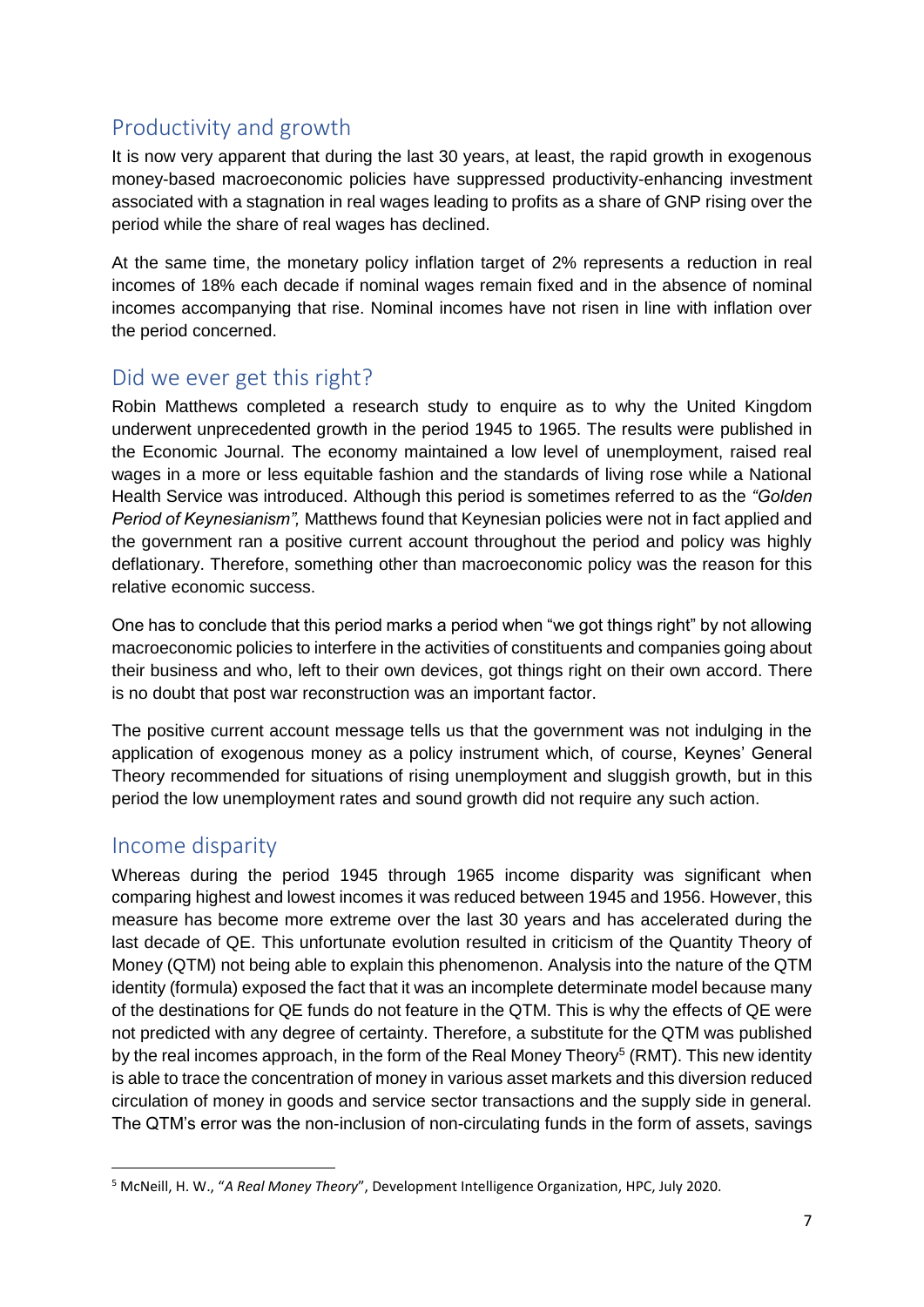and leakage into offshore investment, whereas the RMT includes these variables and therefore provides a transparent and precise explanation of the mechanism of this negative impact of QE on the supply side (or real economy).

### <span id="page-7-0"></span>The question of monetary policy and inflation

The RMT correctly predicts that current monetary policy, and QE in particular, creates inflation in asset markets while also creating a relative depression in goods and services markets and real incomes of wage earners. It also causes an inflationary leakage from the asset markets via the rising prices and rents of land, farmland, housing, retail units, offices and small and large industrial units affecting the supply side and wage earners.

It is notable, therefore, that the main current cause of inflation is not excessive demand or money volumes, as such, but rather speculative activities in the asset markets fueled by money volumes associated with very low interest rates flowing into assets. This diversion of funds away from supply side activities is simply that speculative markets provide a shorter term and perceived to be lower risk when interest rates are so low. Lending for corporate production investment is considered to be troublesome and risky because the general draining of funds from the supply side depresses the prospects of supply sectors. As a result, interest rates are higher in the light of the perceived elevate risk factors.

This state of affairs is a milder form of the slumpflation situation in the 1970s-1980s caused by cost-push inflation and for which Keynesianism and monetarist policy instruments have no solutions. This is because policy instruments to control inflation assume it is caused by high demand or too much money in circulation; conditions that do not exist while inflation does.

It is worth noting in this context that in 1976 the real incomes approach had established a logical explanation as to why money volume does not generate inflation in goods and services markets as predicted by the flawed QTM. Inflation results from price decisions and price setting by individual supply side production and service units. Keynes referred to this fact but for some reason the logic of what turns out to be a flawed identity (the QTM) remained the only logic supporting this assertion. To date, no one has created a model that demonstrates the mechanism whereby money volumes generate inflation in goods and service markets. Milton Friedman's only explanation was that this happens in the long run but this is not an explanation of the mechanism. This is in spite of the fact that the simple leakage theory outlined above is self-evident and can be observed in current circumstances from published statistics.

It was this discovery of the main cause of inflation being cost-push, by the real incomes research, that gave rise to the identification of the means of controlling it through the combined adaptable instruments of price performance ratio and the price performance levy as a real incomes policy by providing a practical means of helping companies escape from this trap.

# <span id="page-7-1"></span>Rational objectives for post-BREXIT and post-Covid-19 recovery

As the Bank of England increases QE under an indication that it will act "big and fast" if needed to support recovery, the likelihood of increasing cost push inflation originating in the real estate price and rental areas also increases. In the 1970s-1980s the final attempt to reduce inflation was to raise interest rates to unprecedented levels causing families to lose their homes and affecting almost 1 million people. This cost the Conservative party dearly and it was this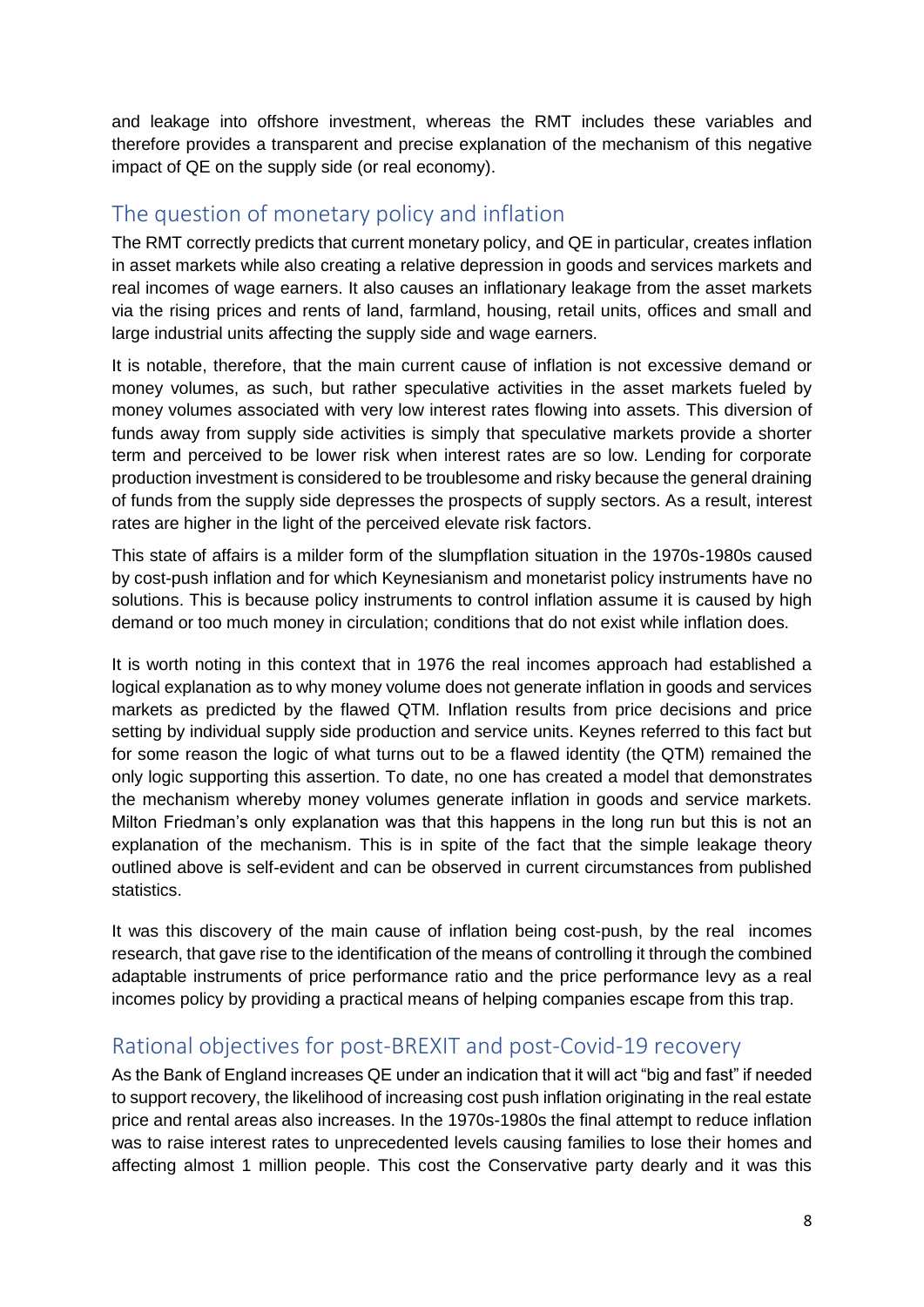experience that convinced Gordon Brown to make the Bank of England independent and responsible for monetary policy so as to distance any future decisions that turn out badly from the government party.

All the way through the last century macroeconomic policy has failed to create a stable framework of incentives that enable constituents and companies to adjust to circumstances according to their desires, capabilities and full potential according to their access to resources. The reliance on centralized market interventions such as in interest rates and money volumes and government revenue seeking have introduced severe distortions. The results are very apparent today. For example, corporate taxation and the national accounting norms place labour as a cost item in tension with profits leading to a strong disincentive for companies to raise wages.

This situation has been exacerbated by the rise of the concept of shareholder value and the fact that companies can purchase their own shares to drive up their price on a speculative basis. This has destroyed the normal relationship between share prices and earnings. This manipulation is used as a basis for offering share options to executives as bonuses for increasing share prices. The rate of speculative price rises far exceed the relatively depressed "real economy", or supply side production of goods and services, where the majority of constituents earn their income. As a result, during the last decade, the rate of real incomes rises of asset holders has far outstripped those of wage earners leading to increased income disparity. This is a direct outcome of QE as clarified by the RMT.

### <span id="page-8-0"></span>The Catch-22 resulting in a failure to change policies

The separation of "mandates" of the Treasury and the Bank of England and the "independence" of the Bank of England has resulted in a Catch-22 which appears repeatedly in parliamentary committee sessions where representatives of these institutions, in responding to questions concerning states of affairs that reflects poorly on the outcomes of policy, demonstrate a strong tendency to avoid any need to admit any institutional responsibility by stating that lack of action in the area concerned is the result of this area of responsibility not falling within their mandate. Thus, the issues of income disparity caused by QE and outlined in the previous section can be put down to government not taking decisions on minimum wages or the government not admitting that the corporate tax code is a major incentive for companies to cap wages and simply stating that they are trying to "encourage" companies to rationalize pay.

The failure of financial regulations to curtail share buy backs by companies is a case in point lying squarely in within the mandate of the BoE but nothing is done to control this. This sort of behavior has many ramifications, the most obvious of which is distortion in market signals to the market. Indeed, the BoE sees a vibrant stock market as one of the indicators of a healthy economy. But the ease with which companies under a QE regime can make use of this facility is one of the contributing factors in income disparity.

The flow of cheap QE funds into the asset markets, by-passing the real economy, was acknowledged by Meryn King, the BoE governor-before-last, as he was retiring from that position. In spite of this observation, which should have been taken as a warning, investigated and acted upon, both the BoE and government have permitted the process to continue with both sharing an unavoidable joint responsibility for the outcome.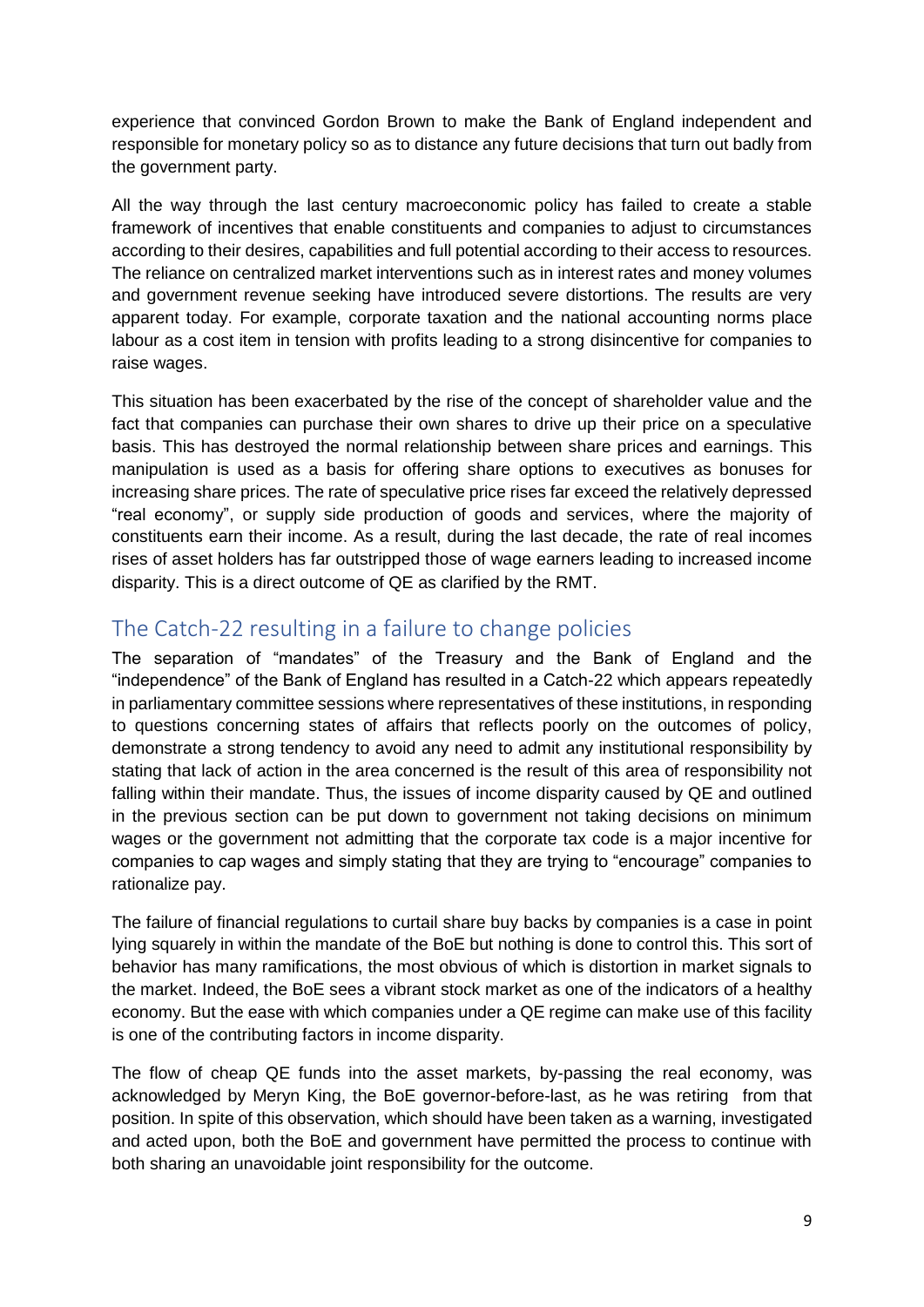This Catch-22 is a constant source of parliamentarians not receiving adequate replies to important questions. It is revealing how the parliamentarians accept this as given rather than questioning this more than apparent intentional blurring of responsibility created by so-called BoE independence. In any case the post-2008 growth of QE has advanced as a result of a very close collaboration between the Treasury and the BoE making independence largely theoretical.

# <span id="page-9-0"></span>The role of fiscal policy in promoting productivity and economic

#### growth

It is interesting to observe parliamentarians raise relevant questions as to the potential role of selective government expenditures in different sectors as a means to stimulate productivity and economic growth. Crucial sectors such as education, research and development, such as the so-called DARPA model, whose cost-effectiveness is exaggerated, do have a medium to long term impact on productivity and economic growth. It is far more important to apply policies that can have an immediate impact on productivity and economic growth; especially now.

In so far as the government revenue-seeking arm of corporate taxation provides an incentive for companies to not raise wages it is important to question the accounting norms and methods of raising revenue. Because of the national accounts approach to these types of analysis the trade-offs in terms of where will the lost corporate tax income come from becomes a zero-sum game.

However, the real incomes approach to this particular issue is relatively simple. It provides direct incentives for companies to raise wages in an orderly fashion by linking a price performance levy rebate scheme to unit price setting in response to higher input cost either from variable inputs or decisions to raise wages. This provides companies with an immediate bonus payment based on the price performance ratio achieved.

Note that this is not a central government-imposed tax since the money concerned and rebates all come from a company's cash flow. However, this scheme encourages higher productivity in a regime of moderated and sometime even reduced unit output prices. With wage rises and moderated prices the likelihood of raised real incomes, rises as a result of the combined effects of raised productivity and unit price setting at the microeconomic level.

In terms of the overall macroeconomic impact of the impact of the real incomes approach, there should be a general reduction or moderation in the unit prices of goods and services thereby reducing the cost of living of wage earners. Under such circumstances the real incomes of wage earners will rise even when there have been no rises in nominal wages. As a result, the pressure on companies on the nominal wage front is reduced and the general levels of contentment with policy increased.

Where companies struggle to reduce their price performance ratio which can happen when immediate productivity enhancing technological solutions are not immediately available the withheld bonus does not become government revenue but it is placed into a Sustainability Fund as a future contribution to investment for such companies when they have discovered a way to improve productivity. Companies unable to perform on the PPR front have a direct claim on the monies transferred to the Sustainability Fund since it is their money. This process therefore is not a graded tax scheme where non-performant companies pay a higher tax but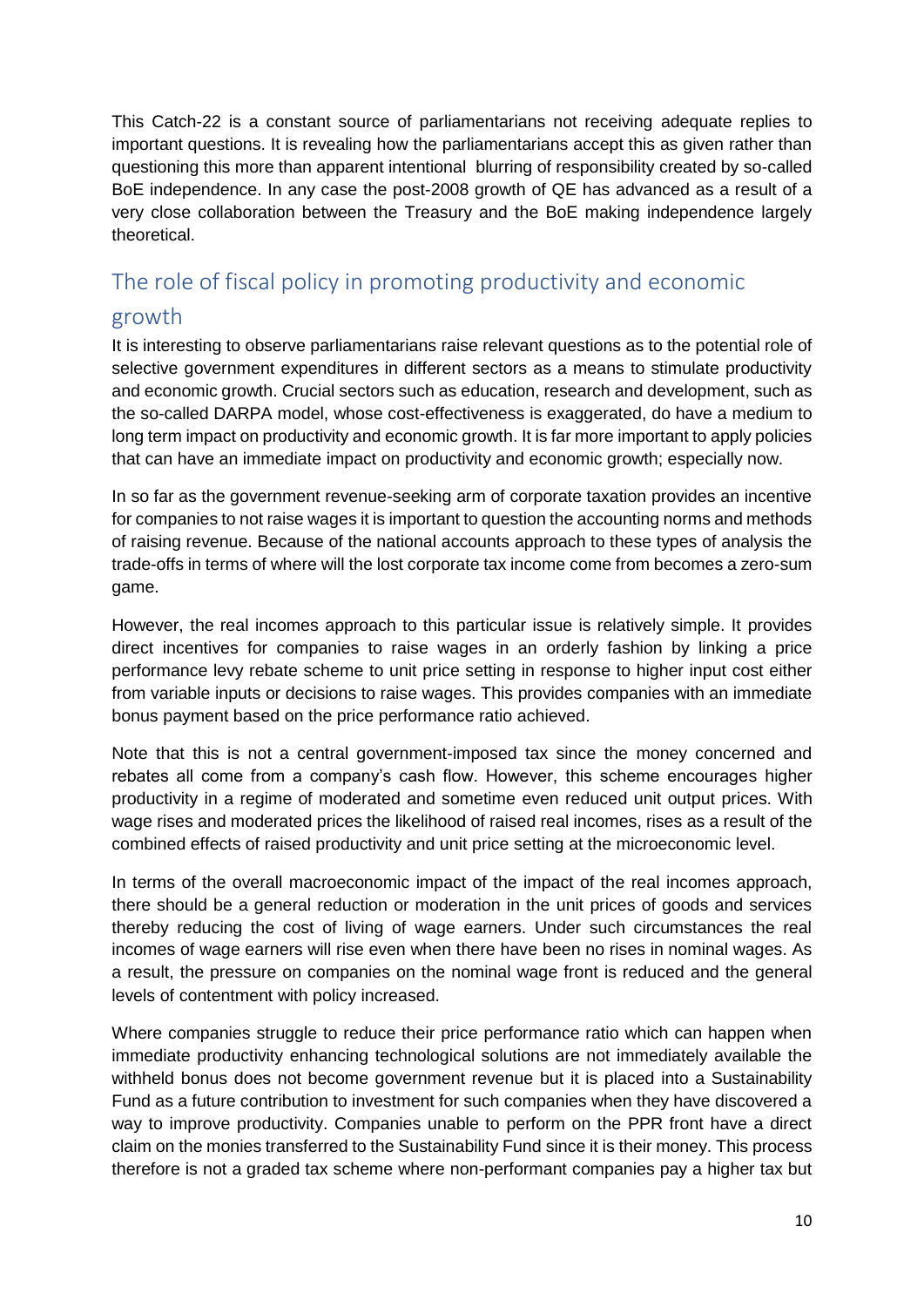it is a counter-inflationary and productivity enhancing scheme serving as a permanent provision of incentive that accompanies the natural rate of innovation across all sectors, including public sector operations.

The statistics on the Sustainability Fund entries provide a national level strategic insight to where assistance is needed on the innovation front. Therefore, if governments wish to assign public money to areas of need for technological innovation this would be a way to do this in a focused and incremental fashion. This would be superior to funding in a somewhat blind fashion vertical sector or horizontal schemes where priorities have been established by committees, academics or various other means whereby government pinpoint priorities for action.

Currently some government expenditures go into R&D and selective grants to encourage certain types of development but the sums available are tiny in comparison with the sums already available in the supply side which can be guided towards more productive use. The motivation to secure solutions is far greater when a company wishes to become more competitive and has identified the specific areas of technological or knowledge gaps holding them back. Under such circumstance a systems engineering economic approach can often secure effective solutions within a very short time frame using state-of-the-art technologies.

Notice that, like the period 1945-1965, this policy approach minimizes policy interference in the economy but encourages companies of all types and in all sectors to innovate at the pace of state-of-the-art innovation and best practice at a minimum cost to the public purse.

# <span id="page-10-0"></span>Where, after all, does economic growth come from?

Nicholas Kaldor published an important description of a growth model incorporating technological progress in 1957 and later Kenneth Arrow added the human dimension to this concept of endogenous growth in 1962 by describing the contribution of learning by doing to economic growth. Paul Romer in 1986 elaborated this approach into a theory of endogenous growth.

It is worth reminding ourselves that all of this was built into the economic growth practice referred to by Adam Smith and Jean Baptiste Say whose model was completely based on endogenous money and reinvestment in improved technologies leading to economic growth. This worked well in the 18<sup>th</sup> and 19<sup>th</sup> Centuries as it did between 1945 and 1965.

For something like 60 years now, if has been more common knowledge amongst economists, and certainly amongst business people, that economic growth comes mainly from learning, the accumulative experience gained from carrying out repetitive tasks and refining capabilities (tacit knowledge) and sharing experience and lessons (explicit knowledge) helping contribute to analysis and the identification of current or emerging gaps, needs and constraints leading to innovation and more productive ways to achieve objectives. The learning process alone has a significant impact on the economy in use of resources and time leading to quantifiable reduced costs

Unfortunately, Keynesian and monetarism as institutions have not adapted to this reality. Thorstein Veblen considered institutions to be essentially modes and habits of thought, values and analytical procedures and, as he observed, institutions are formed by the needs of the past and, as a result, are never in tune with the needs of the present.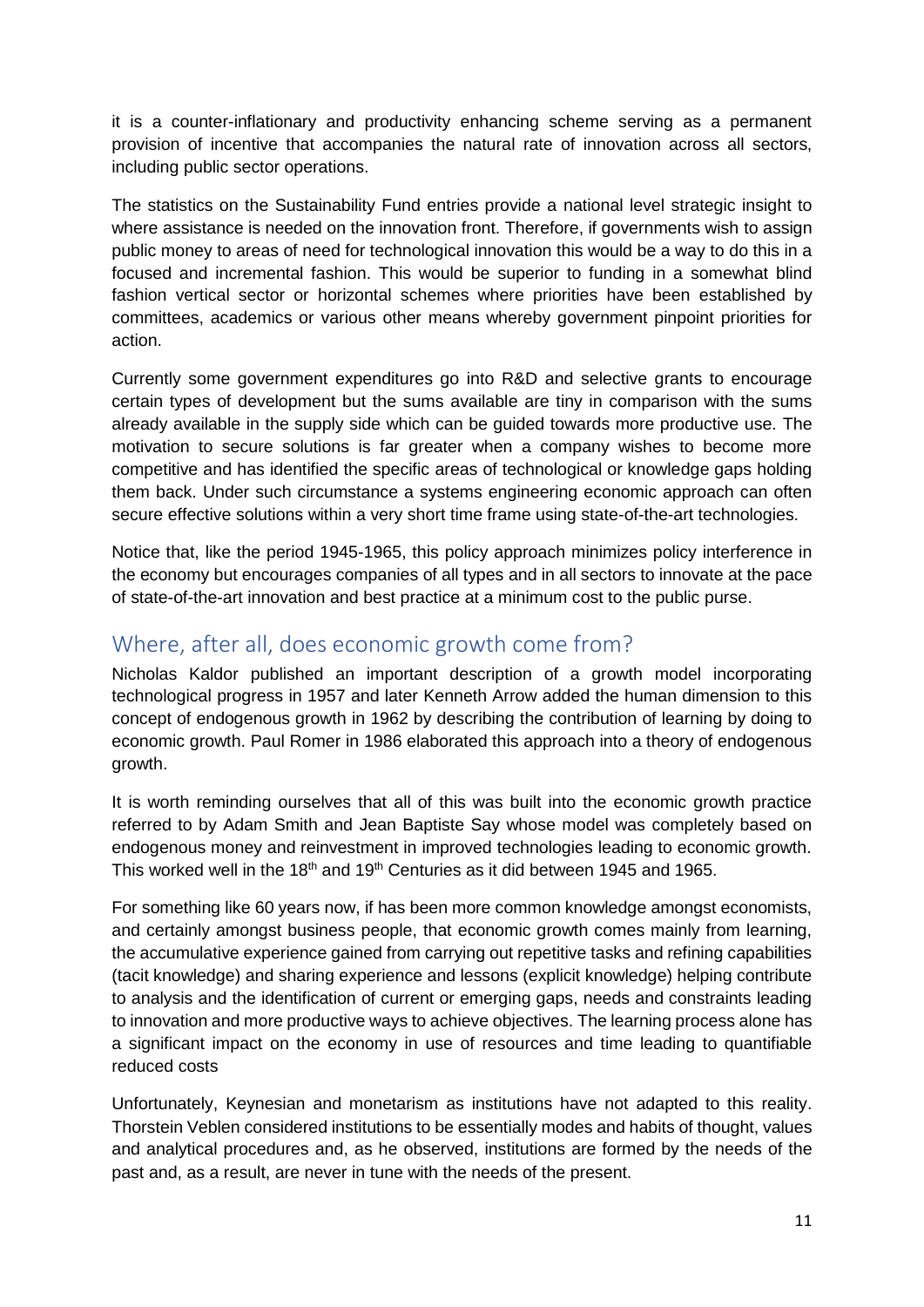Economists often lament the lack of data upon which to base decisions so that they can decide where to allocate public money. This is an outdated mode of operation. What is needed is proactive policies whose operations and success rely on the engagement with economic and social constituents throughout the economy and which allow the decisions of performance to remain with the actors themselves based on transparent incentive policies. The real incomes approach is such a decentralized supply side policy, which has no centrally imposed one-size fits all impositions through arbitrary interventions in markets. It doesn't lament the lack of data but rather embraces the reality of the immense complexity and heterogeneity of economic activities and the relevant data is applied immediately where it matters to generate beneficial economic growth.

Monetarism evolved centuries ago from Royalty needing money possessed by successful businessmen which initiated the Charter schemes in the 1600s under James 1<sup>st</sup> and colonization starting in Ireland and Scotland and then other places.

Taxation was often introduced to pay for wars.

Keynes added a variant just after universal suffrage was secured in this country.

However, none has adapted to the reality of what generates economic growth nor to a full acceptance of the importance of effective oversight by the constituents of this country. Parliamentarians need to be more insistent in pursuing lines of enquiry that bring about change to focus attention of the means whereby economic growth can be secured on a sustained basis by the social and economic constituencies of this country.

Given the urgency of this need, any hope that fiscal policy linked to the current legal and regulatory structures managed by the government and BoE will be very inefficient or not very effective.

Hector McNeill

SEEL-Systems Engineering Economics Lab

7<sup>th</sup> September, 2020

Version 2: 24<sup>th</sup> July, 2021

#### <span id="page-11-0"></span>The author:

Hector Wetherell McNeill

Hector McNeill is a British economist and systems engineer.

Alma maters Cambridge and Stanford Universities.

He is the leading developer of the real incomes approach to economics.

[http://www.realincomes.org.uk](http://www.realincomes.org.uk/)

He has worked for the European Commission, the World Bank and Food and Agriculture organization of the United Nations.